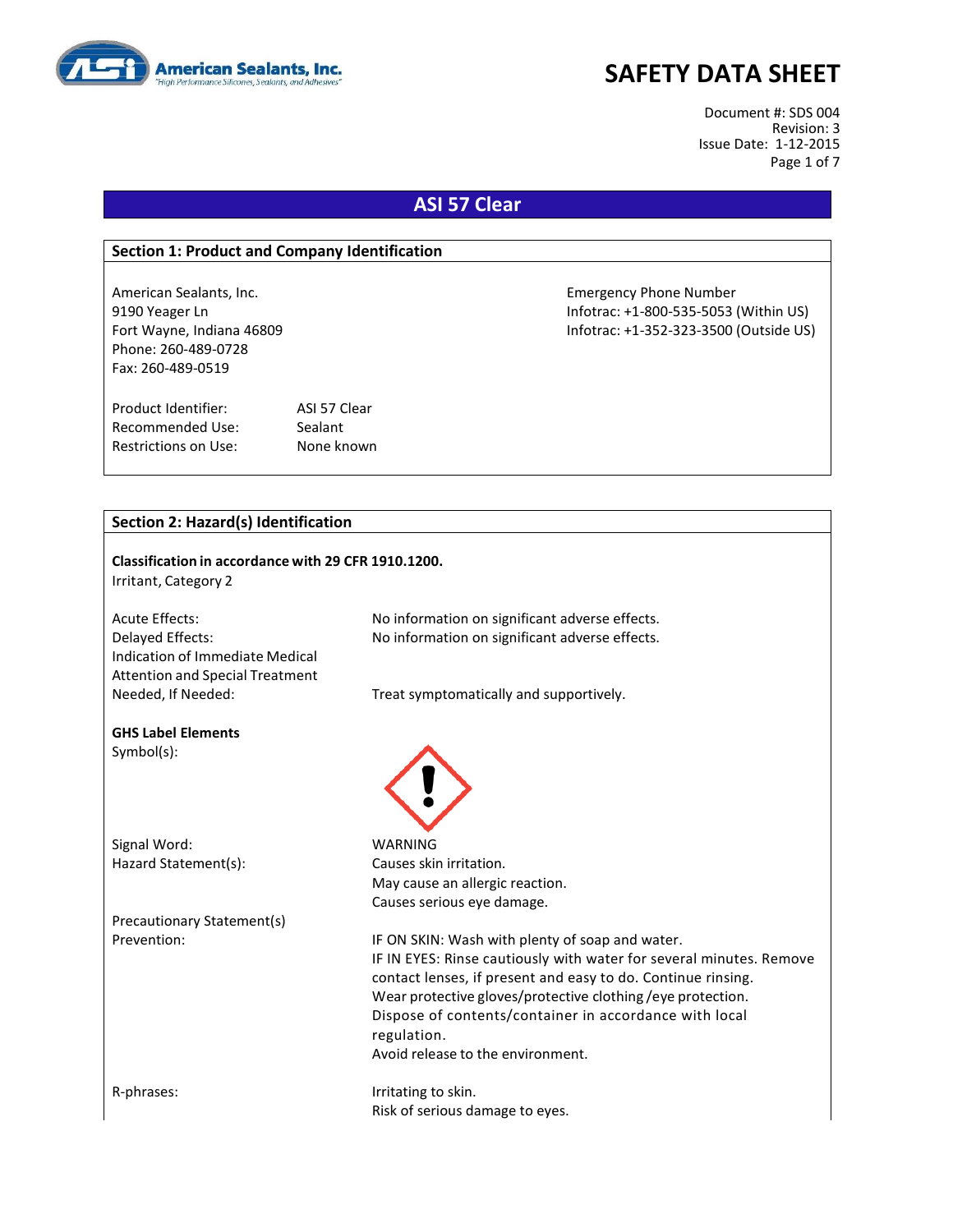Product Identifier: ASI 57 Clear Document #: SDS 004

Revision: 3

|           | May cause sensitization by skin contact.                                              |  |
|-----------|---------------------------------------------------------------------------------------|--|
| Storage:  | Store in a cool dry area (this product polymerizes when in contact with<br>moisture). |  |
| Disposal: | Dispose of contents/container in accordance with local regulation.                    |  |

| Section 3: Composition/Information on Ingredients    |                    |  |  |
|------------------------------------------------------|--------------------|--|--|
| <u>CAS</u><br>Component<br>1760-24-3<br>Amino Silane | Percent<br>$1 - 3$ |  |  |

| <b>Section 4: First-Aid Measures</b> |                                                                                                                        |  |  |  |
|--------------------------------------|------------------------------------------------------------------------------------------------------------------------|--|--|--|
| Inhalation:                          | An unlikely route of entry. Remove to fresh air. Consult a physician.                                                  |  |  |  |
| Skin Contact:                        | Clean product from affected area with Ethyl alcohol, then wash with soap and water.                                    |  |  |  |
| Eye Contact:                         | Flush with large amounts of water for at least 15 minutes.<br>Consult a physician if ill effects or irritation occurs. |  |  |  |
| Ingestion:                           | An unlikely route of entry. Consult a physician.                                                                       |  |  |  |

| <b>Section 5: Fire-Fighting Measures</b>                                        |                                                                                                                                  |
|---------------------------------------------------------------------------------|----------------------------------------------------------------------------------------------------------------------------------|
| Suitable Extinguishing Media:                                                   | Use carbon dioxide, regular dry chemical, regular foam or water.                                                                 |
| Unsuitable Extinguishing Media:                                                 | None known.                                                                                                                      |
| Specific Hazards Arising from the Chemical<br>Hazardous Decomposition Products: | Thermal decomposition may produce toxic fumes of carbon<br>monoxide, carbon dioxide, sulfur oxides, and hydrogen.                |
| Special Protective Equipment and<br><b>Precautions for Firefighters:</b>        | Full emergency equipment with self-contained breathing apparatus<br>and full protective clothing should be worn by firefighters. |
| Special Protective Actions for<br>Firefighters:                                 | None known.                                                                                                                      |

| <b>Section 6: Accidental Release Measures</b>                                  |                                                                                            |  |  |
|--------------------------------------------------------------------------------|--------------------------------------------------------------------------------------------|--|--|
| Personal Precautions, Protective<br><b>Equipment and Emergency Procedures:</b> | Use personal protection recommended in Section 8. Avoid eye, skin<br>and clothing contact. |  |  |
| Methods and Materials for Containment                                          | Collect spill with absorbent material such as cardboard, allow to                          |  |  |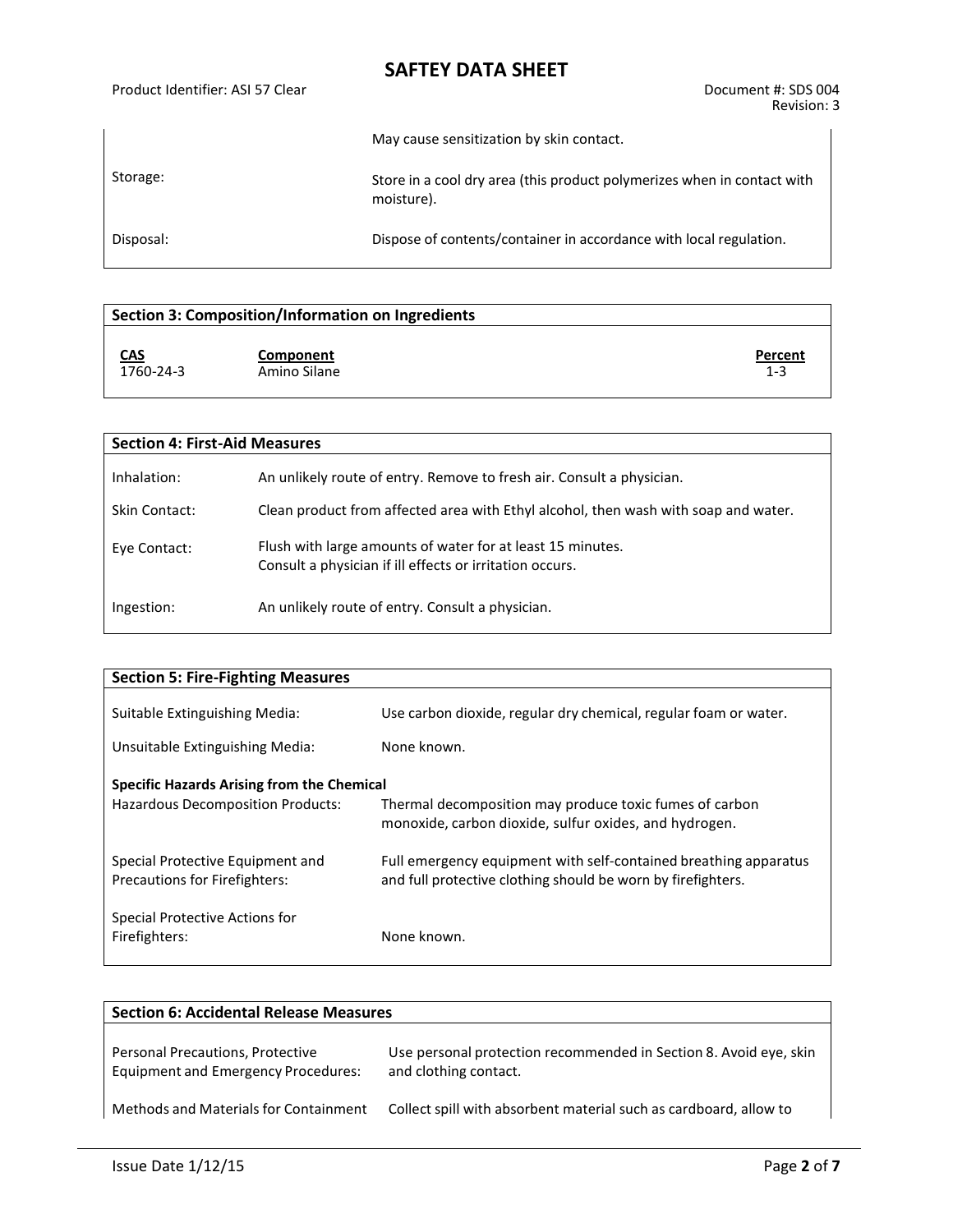Product Identifier: ASI 57 Clear Document #: SDS 004 Revision: 3

and Cleaning Up: cure and place into a container approved for waste disposal.

Regulatory Requirements: Follow applicable OSHA regulations (29 CFR 1910.120).

| <b>Section 7: Handling and Storage</b> |                                                                                                          |
|----------------------------------------|----------------------------------------------------------------------------------------------------------|
| <b>Precautions for Safe Handling</b>   | Use personal protection recommended in Section 8.                                                        |
| Handling Precautions:                  | Avoid eye, skin and clothing contact.                                                                    |
| Prevention of fires and explosions:    | Product is not considered flammable under normal conditions, and<br>product is not considered explosive. |
| Advice on General Occupational         | Do not eat, drink, or smoke when using this product.                                                     |
| Hygiene:                               | Wash thoroughly after handling.                                                                          |
| Conditions for Safe Storage, including | Store in a cool dry area (this product polymerizes when in contact with                                  |
| any Incompatibilities:                 | moisture).                                                                                               |
| Incompatibilities:                     | None known                                                                                               |

| <b>Section 8: Exposure Controls/Personal Protection</b>       |                                                                     |  |  |
|---------------------------------------------------------------|---------------------------------------------------------------------|--|--|
| <b>Component Exposure Limits:</b>                             | Not Available                                                       |  |  |
| Appropriate Engineering Controls:                             | Not Available                                                       |  |  |
| Environmental Exposure Control:                               | No specific controls are needed.                                    |  |  |
| <b>Individual Protection Measures</b><br>Eye/Face Protection: | Wear safety glasses or goggles to avoid eye contact.                |  |  |
| <b>Skin Protection:</b>                                       | Wear impervious gloves such as vinyl to minimize contact with skin. |  |  |
| <b>Glove Recommendations:</b>                                 | Wear impervious gloves such as vinyl to minimize contact with skin. |  |  |
| <b>Respiratory Protection:</b>                                | Not Available                                                       |  |  |

### **Section 9: Physical and Chemical Properties**

| Physical State: Liquid                        |                             |
|-----------------------------------------------|-----------------------------|
|                                               | <b>Color:</b> Not available |
| Odor:                                         | Mild mint scent             |
| pH:                                           | Not available               |
| <b>Boiling Point:</b> Not available           |                             |
| <b>Flash Point:</b>                           | Not available               |
| <b>OSHA Flammability Class:</b> Not available |                             |

**Appearance:** Paste **Physical Form:: Paste Odor Threshold:** Not available **Melting Point:** Not available **Becomposition:** Not available **Evaporation Rate:** Not available **Vapor Pressure:** <1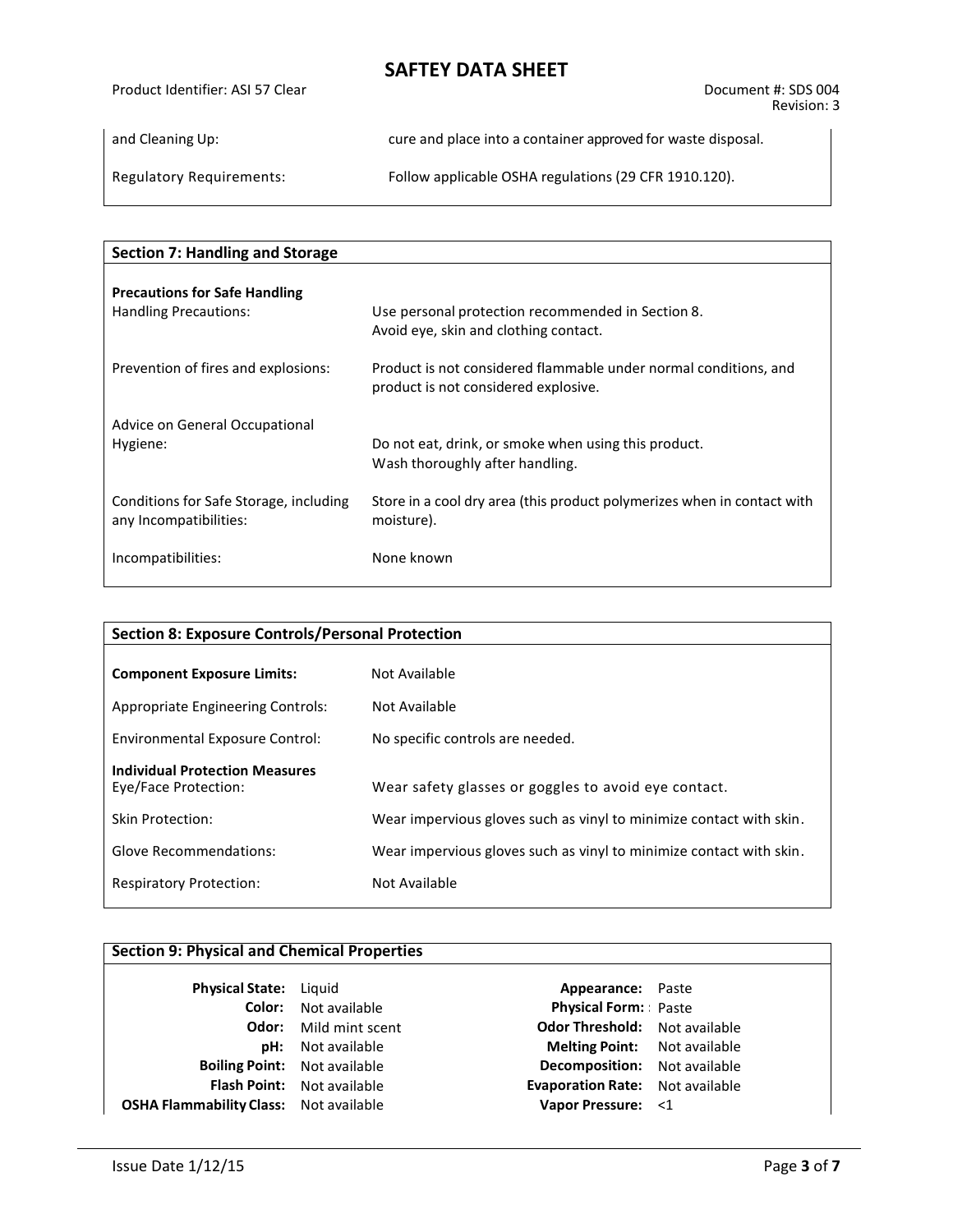Product Identifier: ASI 57 Clear Document #: SDS 004

| Vapor Density (air = 1): $>1$         |                          |                                         | <b>Density:</b> 8.76 lbs./gal (calculated) |
|---------------------------------------|--------------------------|-----------------------------------------|--------------------------------------------|
| Specific Gravity (water = $1$ ): 1.05 |                          | Water Solubility: Insoluble             |                                            |
|                                       | Log KOW: Not available   | Coeff. Water/Oil Dist: Not available    |                                            |
| KOC:                                  | Not available            | <b>Auto Ignition:</b> Not available     |                                            |
|                                       | Viscosity: Not available |                                         | <b>VOC:</b> $14.43 g/L$                    |
| % Volatile: 1.37%                     |                          | <b>Molecular Formula:</b> Not available |                                            |
|                                       |                          |                                         |                                            |

| <b>Section 10: Stability and Reactivity</b> |                                                                                            |  |  |
|---------------------------------------------|--------------------------------------------------------------------------------------------|--|--|
| Reactivity:                                 | No reactivity hazard is expected.                                                          |  |  |
| <b>Chemical Stability:</b>                  | Stable at normal temperatures and pressure.                                                |  |  |
| Possibility of Hazardous Reactions:         | This product polymerizes when in contact with moisture.                                    |  |  |
| Conditions to Avoid:                        | None known.                                                                                |  |  |
| Incompatible Materials:                     | None known.                                                                                |  |  |
| <b>Hazardous Decomposition Products:</b>    | Thermal decomposition may produce toxic fumes of carbon monoxide<br>and/or carbon dioxide. |  |  |

| <b>Section 11: Toxicological Information</b>                   |                                                 |                                                                 |                              |                            |  |
|----------------------------------------------------------------|-------------------------------------------------|-----------------------------------------------------------------|------------------------------|----------------------------|--|
| <b>Acute Toxicity</b><br><b>Component Analysis - LD50/LC50</b> |                                                 |                                                                 |                              |                            |  |
| <b>CAS</b>                                                     | Component                                       | Result                                                          | <b>Dose</b>                  | Remark                     |  |
| 1760-24-3                                                      | Amino silane                                    | LD50 Oral                                                       | >2000 mg/kg                  | Very low order of toxicity |  |
|                                                                |                                                 | LD50 Dermal                                                     | >2000 mg/kg                  | Very low order of toxicity |  |
| Inhalation:                                                    | <b>Information on Likely Routes of Exposure</b> | LC50 Not acutely toxic.                                         |                              |                            |  |
| Ingestion:                                                     |                                                 | No information is available.                                    |                              |                            |  |
| Skin Contact:                                                  |                                                 | May cause slight irritation.                                    |                              |                            |  |
| Eye Contact:                                                   |                                                 | May cause severe irritation of the eyes. Causes corneal injury. |                              |                            |  |
| Immediate Effects:                                             |                                                 | No information is available.                                    |                              |                            |  |
| Delayed Effects:                                               |                                                 | No information is available.                                    |                              |                            |  |
| Medical Conditions Aggravated by<br>Exposure:                  |                                                 |                                                                 | No information is available. |                            |  |
| Irritation/Corrosivity Data:                                   |                                                 | Causes skin and eye irritation.                                 |                              |                            |  |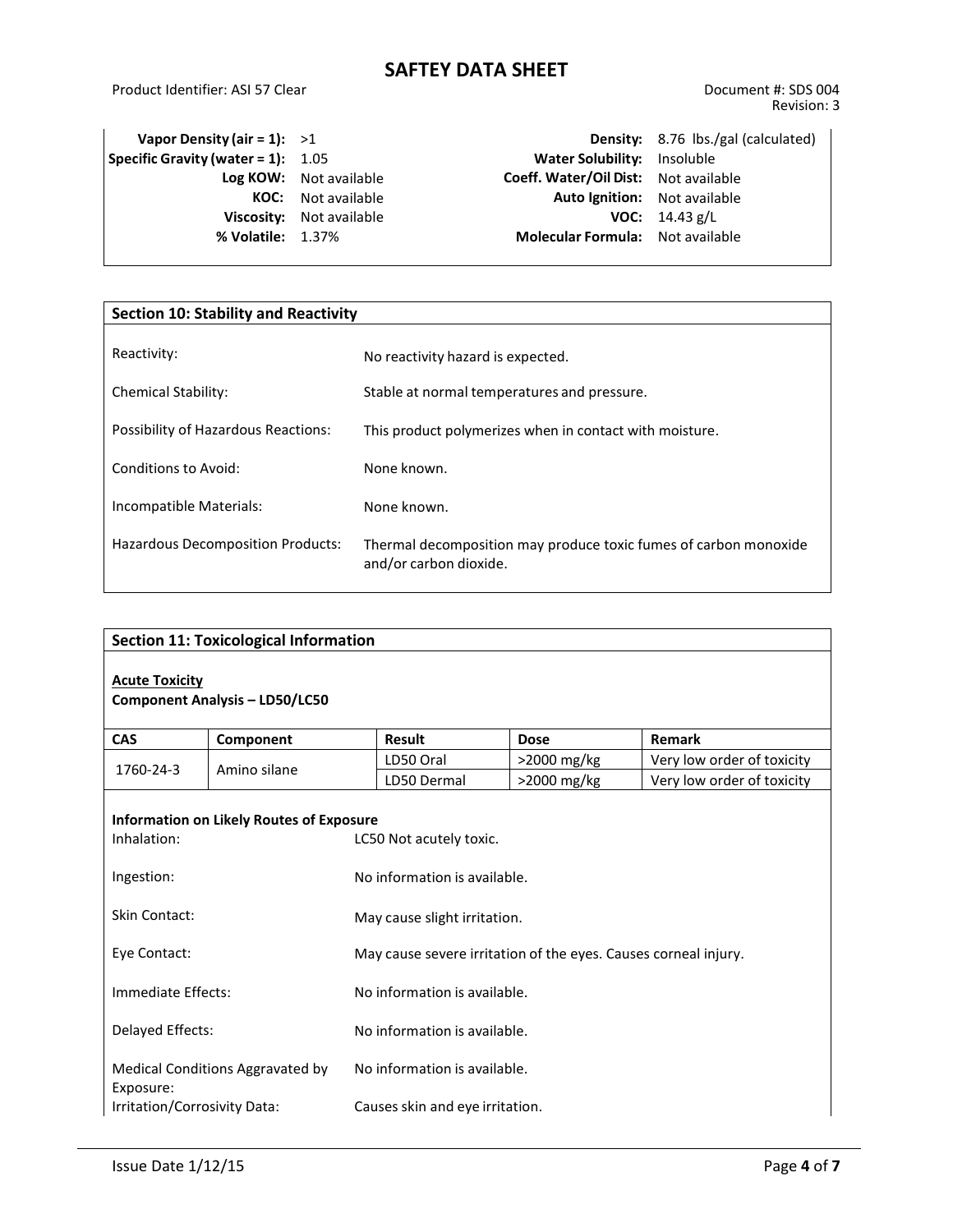Product Identifier: ASI 57 Clear Document #: SDS 004

| <b>Respiratory Sensitization:</b>                      | None.                                                                                             |
|--------------------------------------------------------|---------------------------------------------------------------------------------------------------|
| Dermal Sensitization:                                  | None.                                                                                             |
| Germ Cell Mutagenicity:                                | None.                                                                                             |
| Carcinogenicity:                                       | This product contains no ingredients listed as a carcinogen on California<br>Proposition 65 list. |
| <b>Component Carcinogenicity:</b>                      | No information available for the product.                                                         |
| Reproductive Toxicity:                                 | None.                                                                                             |
| Specific Target Organ Toxicity -<br>Single Exposure:   | No target organs identified.                                                                      |
| Specific Target Organ Toxicity -<br>Repeated Exposure: | No target organs identified.                                                                      |
| <b>Aspiration Hazard:</b>                              | No information available for the product.                                                         |

| <b>Section 12: Ecological Information</b>                       |                                                                                         |
|-----------------------------------------------------------------|-----------------------------------------------------------------------------------------|
| <b>Ecotoxicity</b><br>No information available for the product. |                                                                                         |
|                                                                 | <b>Component Analysis – Aquatic Toxicity:</b> No information available for the product. |
| Persistence and Degradability:                                  | No information available for the product.                                               |
| Bioaccumulative Potential:                                      | No information available for the product.                                               |
| Mobility in Soil:                                               | No information available for the product.                                               |
| Biodegration:                                                   | No information available for the product.                                               |

| <b>Section 13: Disposal Considerations</b> |                                                                                                                                                                                                                                                                                       |
|--------------------------------------------|---------------------------------------------------------------------------------------------------------------------------------------------------------------------------------------------------------------------------------------------------------------------------------------|
| Disposal Methods:                          | If this product as supplied becomes a waste, it does not meet the criteria<br>of a hazardous waste as define under the Resource Conservation and<br>Recovery Act (RCRA) 40 CFR 261. This product becomes a firm synthetic<br>rubber when cured. Please allow to cure before disposal. |

### **Section 14: Transport Information**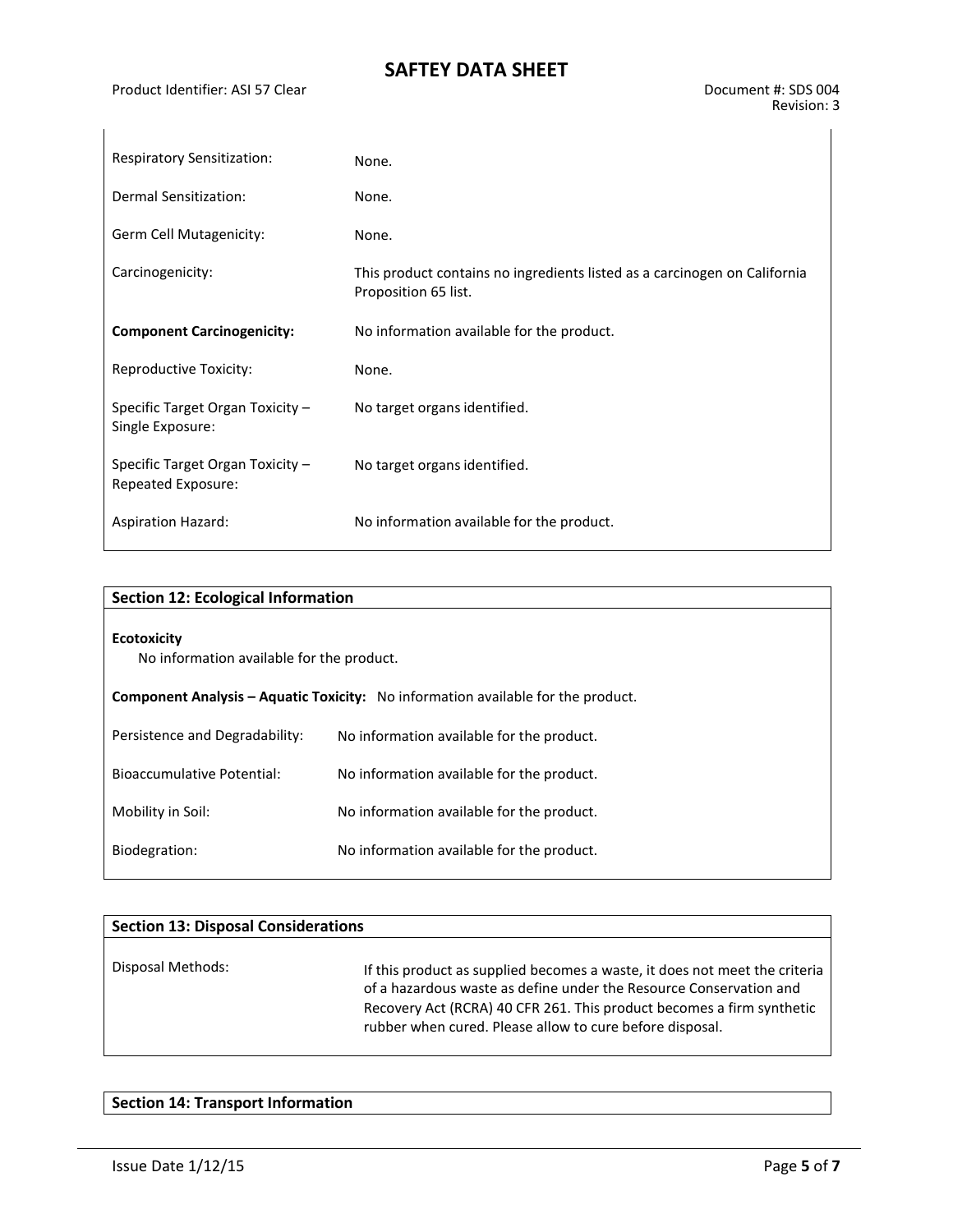Product Identifier: ASI 57 Clear Document #: SDS 004

|                        | <b>US DOT Information</b> Not regulated as a hazardous material. |
|------------------------|------------------------------------------------------------------|
| <b>TDG Information</b> | Not available.                                                   |
| <b>PIN</b>             | Not available.                                                   |

| <b>Section 15: Regulatory Information</b>                                                 |                                                                                                                       |  |  |  |
|-------------------------------------------------------------------------------------------|-----------------------------------------------------------------------------------------------------------------------|--|--|--|
|                                                                                           |                                                                                                                       |  |  |  |
| <b>US Federal Regulations</b>                                                             |                                                                                                                       |  |  |  |
| SARA 302 Extremely Hazardous                                                              |                                                                                                                       |  |  |  |
| Substances:                                                                               | None.                                                                                                                 |  |  |  |
| <b>SARA 304:</b>                                                                          | Not applicable.                                                                                                       |  |  |  |
| SARA 311/312:                                                                             | Immediate (acute) health hazard.                                                                                      |  |  |  |
| <b>SARA 313:</b>                                                                          | None.                                                                                                                 |  |  |  |
| OSHA 29 CFR 1910.1200                                                                     | Irritant.                                                                                                             |  |  |  |
| TSCA:                                                                                     | All components of this product are listed on TSCA Inventory.                                                          |  |  |  |
| <b>CERCLA Reportable Quantity:</b>                                                        | Not applicable.                                                                                                       |  |  |  |
| <b>US State Regulations</b>                                                               |                                                                                                                       |  |  |  |
| <b>California Proposition 65:</b>                                                         | This product does not contain any chemicals known by the State of California<br>to cause cancer or reproductive harm. |  |  |  |
| Component Analysis - International Inventories: No information available for the product. |                                                                                                                       |  |  |  |
| Rotterdam Convention (PIC) Annex III:                                                     | Listed (Tributyl tin compounds (impurities) <2ppm)                                                                    |  |  |  |
| <b>WHIMS Classification:</b>                                                              | D <sub>2</sub> B                                                                                                      |  |  |  |

| <b>Section 16: Other Information</b> |                                                                                               |    |
|--------------------------------------|-----------------------------------------------------------------------------------------------|----|
|                                      |                                                                                               |    |
| <b>Issue Date:</b>                   | 1/12/2015                                                                                     |    |
| <b>Revision:</b>                     | 3                                                                                             |    |
| <b>Revised Date:</b>                 | 8/22/2018                                                                                     |    |
| HMIG:                                |                                                                                               |    |
|                                      | <b>HEALTH</b>                                                                                 |    |
|                                      | <b>FLAMMABILITY</b>                                                                           | 0  |
|                                      | <b>PHYSICAL HAZARD</b>                                                                        | ١O |
|                                      | $0 = Not$ Significant, $1 =$ Slight, $2 =$ Moderate, $3 =$ High, $4 =$ Extreme, $* =$ Chronic |    |